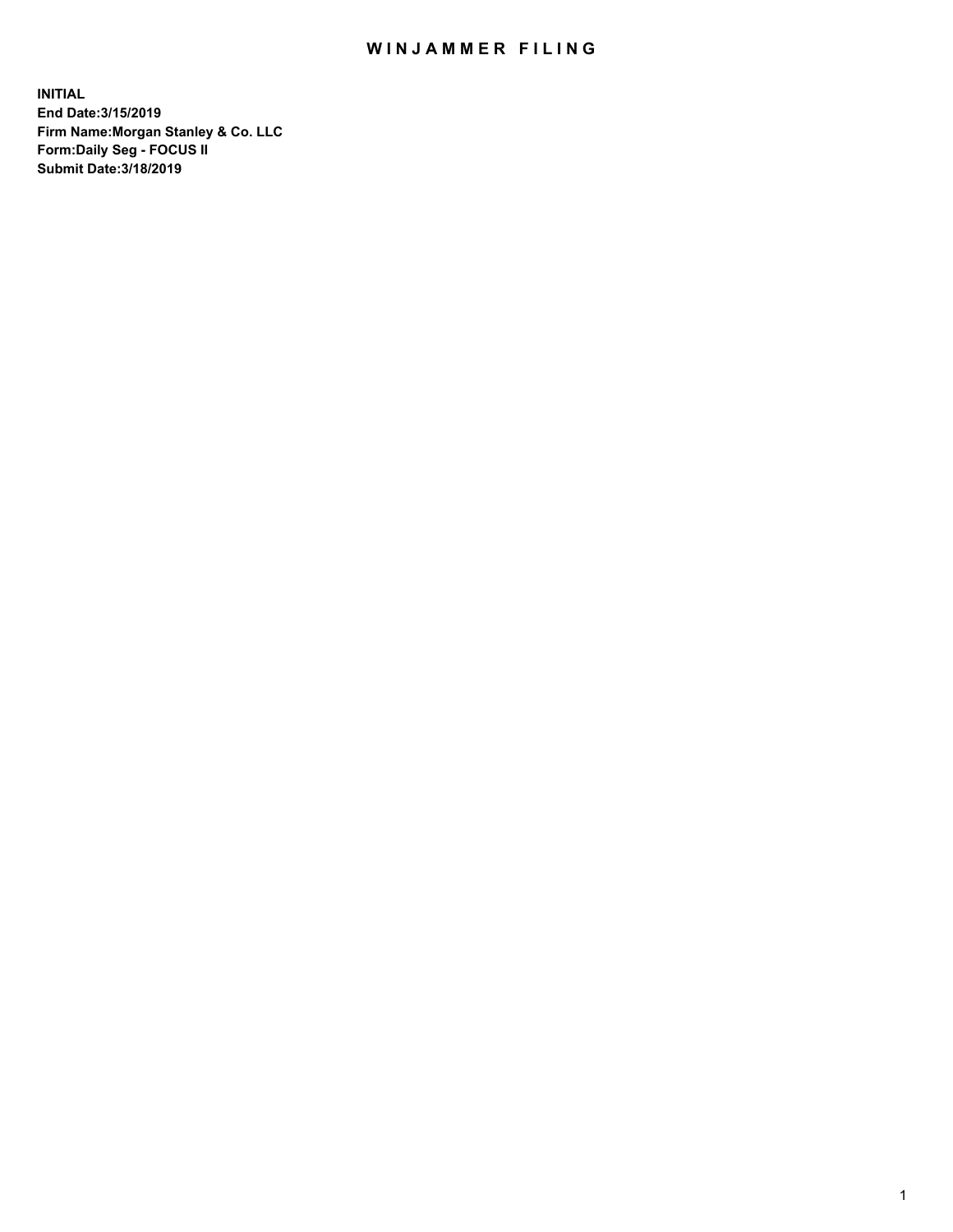**INITIAL End Date:3/15/2019 Firm Name:Morgan Stanley & Co. LLC Form:Daily Seg - FOCUS II Submit Date:3/18/2019 Daily Segregation - Cover Page**

| Name of Company                                                                                                                                                                                                                                                                                                                | Morgan Stanley & Co. LLC                               |
|--------------------------------------------------------------------------------------------------------------------------------------------------------------------------------------------------------------------------------------------------------------------------------------------------------------------------------|--------------------------------------------------------|
| <b>Contact Name</b>                                                                                                                                                                                                                                                                                                            | <b>Ikram Shah</b>                                      |
| <b>Contact Phone Number</b>                                                                                                                                                                                                                                                                                                    | 212-276-0963                                           |
| <b>Contact Email Address</b>                                                                                                                                                                                                                                                                                                   | Ikram.shah@morganstanley.com                           |
| FCM's Customer Segregated Funds Residual Interest Target (choose one):<br>a. Minimum dollar amount: ; or<br>b. Minimum percentage of customer segregated funds required:% ; or<br>c. Dollar amount range between: and; or<br>d. Percentage range of customer segregated funds required between:% and%.                         | 235,000,000<br><u>0</u><br><u>0 0</u><br>0 Q           |
| FCM's Customer Secured Amount Funds Residual Interest Target (choose one):<br>a. Minimum dollar amount: ; or<br>b. Minimum percentage of customer secured funds required:%; or<br>c. Dollar amount range between: and; or<br>d. Percentage range of customer secured funds required between:% and%.                            | 140,000,000<br><u>0</u><br><u>00</u><br>0 <sub>0</sub> |
| FCM's Cleared Swaps Customer Collateral Residual Interest Target (choose one):<br>a. Minimum dollar amount: ; or<br>b. Minimum percentage of cleared swaps customer collateral required:% ; or<br>c. Dollar amount range between: and; or<br>d. Percentage range of cleared swaps customer collateral required between:% and%. | 92,000,000<br><u>0</u><br><u>00</u><br>0 <sub>0</sub>  |

Attach supporting documents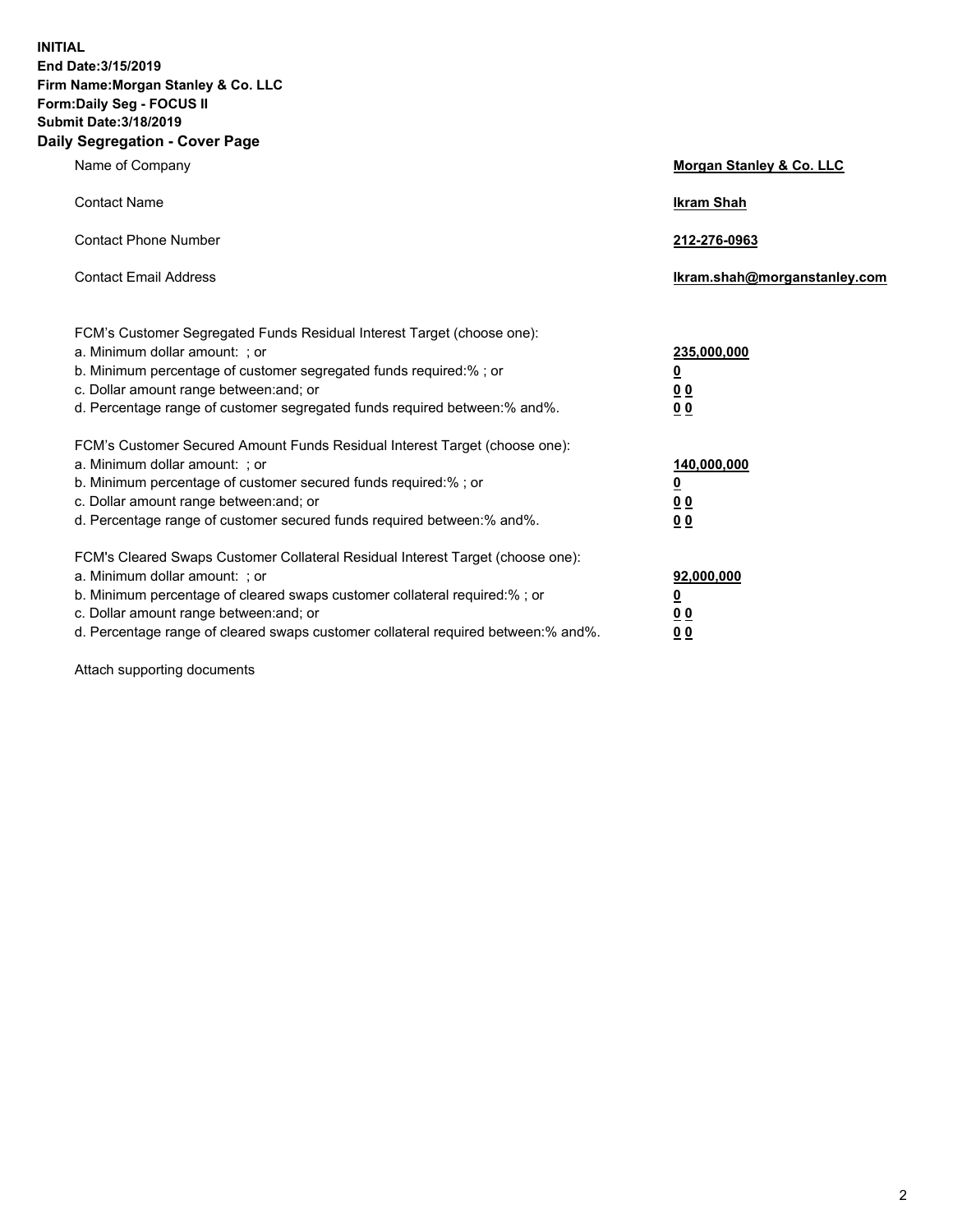## **INITIAL End Date:3/15/2019 Firm Name:Morgan Stanley & Co. LLC Form:Daily Seg - FOCUS II Submit Date:3/18/2019**

## **Daily Segregation - Secured Amounts**

|     | Foreign Futures and Foreign Options Secured Amounts                                                                                                             |                                                     |
|-----|-----------------------------------------------------------------------------------------------------------------------------------------------------------------|-----------------------------------------------------|
|     | Amount required to be set aside pursuant to law, rule or regulation of a foreign                                                                                | $0$ [7305]                                          |
| 1.  | government or a rule of a self-regulatory organization authorized thereunder<br>Net ledger balance - Foreign Futures and Foreign Option Trading - All Customers |                                                     |
|     | A. Cash                                                                                                                                                         |                                                     |
|     | B. Securities (at market)                                                                                                                                       | 3,179,108,953 [7315]<br>2,092,789,241 [7317]        |
| 2.  | Net unrealized profit (loss) in open futures contracts traded on a foreign board of trade                                                                       | 169,322,824 [7325]                                  |
| 3.  | Exchange traded options                                                                                                                                         |                                                     |
|     | a. Market value of open option contracts purchased on a foreign board of trade                                                                                  | 7,380,665 [7335]                                    |
|     | b. Market value of open contracts granted (sold) on a foreign board of trade                                                                                    | -9,988,589 [7337]                                   |
| 4.  | Net equity (deficit) (add lines 1.2. and 3.)                                                                                                                    | 5,438,613,094 [7345]                                |
| 5.  | Account liquidating to a deficit and account with a debit balances - gross amount                                                                               | 23,946,118 [7351]                                   |
|     | Less: amount offset by customer owned securities                                                                                                                | -23,311,977 [7352] 634,141 [7354]                   |
| 6.  | Amount required to be set aside as the secured amount - Net Liquidating Equity                                                                                  | 5,439,247,235 [7355]                                |
|     | Method (add lines 4 and 5)                                                                                                                                      |                                                     |
| 7.  | Greater of amount required to be set aside pursuant to foreign jurisdiction (above) or line                                                                     | 5,439,247,235 [7360]                                |
|     | 6.                                                                                                                                                              |                                                     |
|     | FUNDS DEPOSITED IN SEPARATE REGULATION 30.7 ACCOUNTS                                                                                                            |                                                     |
| 1.  | Cash in banks                                                                                                                                                   |                                                     |
|     | A. Banks located in the United States                                                                                                                           | 403,346,356 [7500]                                  |
|     | B. Other banks qualified under Regulation 30.7                                                                                                                  | 938,009,389 [7520] 1,341,355,745                    |
|     |                                                                                                                                                                 | [7530]                                              |
| 2.  | Securities                                                                                                                                                      |                                                     |
|     | A. In safekeeping with banks located in the United States                                                                                                       | 106,107,831 [7540]                                  |
|     | B. In safekeeping with other banks qualified under Regulation 30.7                                                                                              | 0 [7560] 106,107,831 [7570]                         |
| 3.  | Equities with registered futures commission merchants                                                                                                           |                                                     |
|     | A. Cash                                                                                                                                                         | 7,304,640 [7580]                                    |
|     | <b>B.</b> Securities                                                                                                                                            | $0$ [7590]                                          |
|     | C. Unrealized gain (loss) on open futures contracts                                                                                                             | 437,115 [7600]                                      |
|     | D. Value of long option contracts                                                                                                                               | $0$ [7610]                                          |
|     | E. Value of short option contracts                                                                                                                              | <u>0</u> [7615] 7,741,755 [7620]                    |
| 4.  | Amounts held by clearing organizations of foreign boards of trade                                                                                               |                                                     |
|     | A. Cash                                                                                                                                                         | $0$ [7640]                                          |
|     | <b>B.</b> Securities                                                                                                                                            | $0$ [7650]                                          |
|     | C. Amount due to (from) clearing organization - daily variation                                                                                                 | $0$ [7660]                                          |
|     | D. Value of long option contracts                                                                                                                               | $0$ [7670]                                          |
|     | E. Value of short option contracts                                                                                                                              | 0 [7675] 0 [7680]                                   |
| 5.  | Amounts held by members of foreign boards of trade                                                                                                              |                                                     |
|     | A. Cash                                                                                                                                                         | 2,022,084,313 [7700]                                |
|     | <b>B.</b> Securities                                                                                                                                            | 1,986,681,411 [7710]<br>168,885,709 [7720]          |
|     | C. Unrealized gain (loss) on open futures contracts<br>D. Value of long option contracts                                                                        |                                                     |
|     | E. Value of short option contracts                                                                                                                              | 7,380,665 [7730]<br>-9,988,589 [7735] 4,175,043,509 |
|     |                                                                                                                                                                 | [7740]                                              |
| 6.  | Amounts with other depositories designated by a foreign board of trade                                                                                          | $0$ [7760]                                          |
| 7.  | Segregated funds on hand                                                                                                                                        | $0$ [7765]                                          |
| 8.  | Total funds in separate section 30.7 accounts                                                                                                                   | 5,630,248,840 [7770]                                |
| 9.  | Excess (deficiency) Set Aside for Secured Amount (subtract line 7 Secured Statement                                                                             | 191,001,605 [7380]                                  |
|     | Page 1 from Line 8)                                                                                                                                             |                                                     |
| 10. | Management Target Amount for Excess funds in separate section 30.7 accounts                                                                                     | 140,000,000 [7780]                                  |
|     |                                                                                                                                                                 |                                                     |

11. Excess (deficiency) funds in separate 30.7 accounts over (under) Management Target **51,001,605** [7785]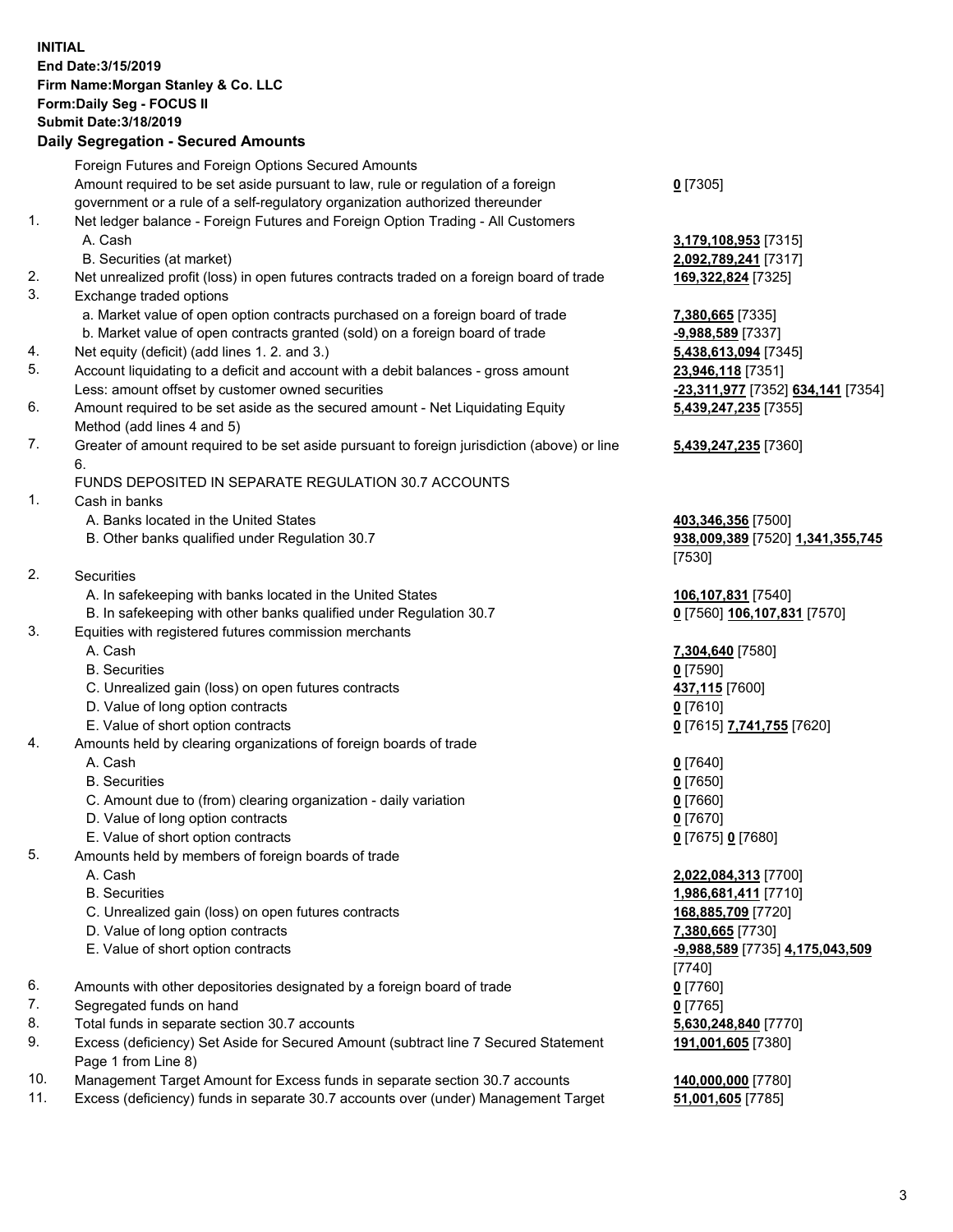**INITIAL End Date:3/15/2019 Firm Name:Morgan Stanley & Co. LLC Form:Daily Seg - FOCUS II Submit Date:3/18/2019 Daily Segregation - Segregation Statement** SEGREGATION REQUIREMENTS(Section 4d(2) of the CEAct) 1. Net ledger balance A. Cash **9,533,957,902** [7010] B. Securities (at market) **6,460,761,981** [7020] 2. Net unrealized profit (loss) in open futures contracts traded on a contract market **1,202,286,464** [7030] 3. Exchange traded options A. Add market value of open option contracts purchased on a contract market **237,087,358** [7032] B. Deduct market value of open option contracts granted (sold) on a contract market **-205,028,682** [7033] 4. Net equity (deficit) (add lines 1, 2 and 3) **17,229,065,023** [7040] 5. Accounts liquidating to a deficit and accounts with debit balances - gross amount **209,300,800** [7045] Less: amount offset by customer securities **-208,585,942** [7047] **714,858** [7050] 6. Amount required to be segregated (add lines 4 and 5) **17,229,779,881** [7060] FUNDS IN SEGREGATED ACCOUNTS 7. Deposited in segregated funds bank accounts A. Cash **4,683,816,291** [7070] B. Securities representing investments of customers' funds (at market) **0** [7080] C. Securities held for particular customers or option customers in lieu of cash (at market) **630,502,564** [7090] 8. Margins on deposit with derivatives clearing organizations of contract markets A. Cash **6,106,346,732** [7100] B. Securities representing investments of customers' funds (at market) **0** [7110] C. Securities held for particular customers or option customers in lieu of cash (at market) **5,830,259,417** [7120] 9. Net settlement from (to) derivatives clearing organizations of contract markets **223,232,219** [7130] 10. Exchange traded options A. Value of open long option contracts **237,087,358** [7132] B. Value of open short option contracts **-205,028,682** [7133] 11. Net equities with other FCMs A. Net liquidating equity **10,803,516** [7140] B. Securities representing investments of customers' funds (at market) **0** [7160] C. Securities held for particular customers or option customers in lieu of cash (at market) **0** [7170] 12. Segregated funds on hand **0** [7150] 13. Total amount in segregation (add lines 7 through 12) **17,517,019,415** [7180] 14. Excess (deficiency) funds in segregation (subtract line 6 from line 13) **287,239,534** [7190] 15. Management Target Amount for Excess funds in segregation **235,000,000** [7194]

16. Excess (deficiency) funds in segregation over (under) Management Target Amount Excess

**52,239,534** [7198]